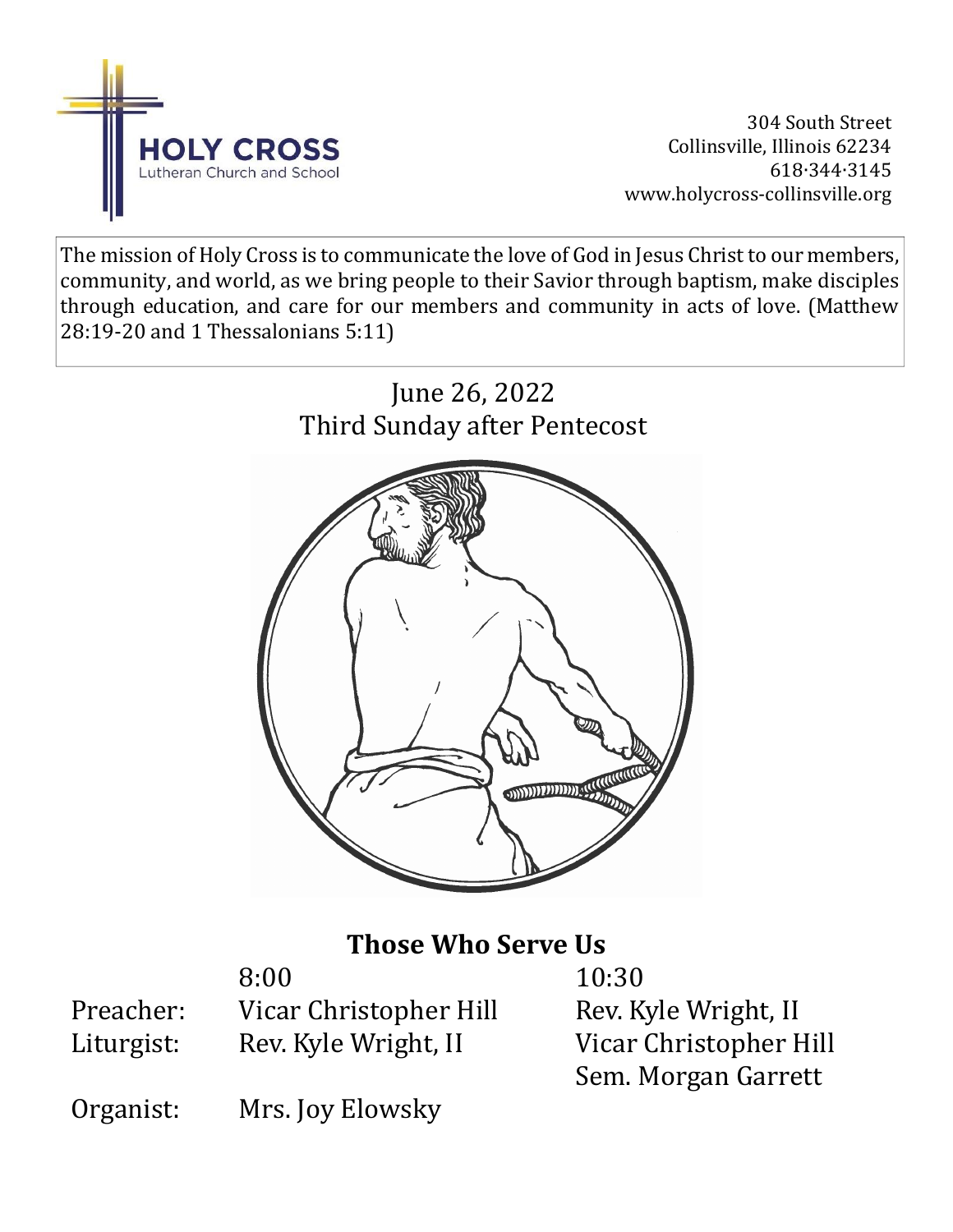### Prelude-Gavotte Connor Gearns, violin **907 God Himself Is Present**

- 1 God Himself is present: Let us now adore Him And with awe appear before Him. God is in His temple; All within keep silence; Humbly kneel in deepest rev'rence. He alone On His throne Is our God and Savior; Praise His name forever!
- 3 Fount of ev'ry blessing, Purify my spirit, Trusting only in Your merit. Like the holy angels, Worshiping before You, May I ceaselessly adore You. Let Your will Ever still Rule Your Church terrestrial As the hosts celestial.
- 2 God Himself is present: Hear the harps resounding; See the hosts the throne surrounding. "Holy, holy, holy!" Hear the hymn ascending, Songs of saints and angels blending. Bow Your ear To us here: Hear, O Christ, the praises That Your Church now raises.

*Text: Gerhard Tersteegen, 1697–1769, abr.; tr. Frederick W. Foster, 1760–1835, alt.; tr. John Miller, 1756–90, alt. Text: Public domain*

# *Stand*

*The sign of the cross may be made by all in remembrance of their Baptism.*

- **P** In the name of the Father and of the  $\pm$  Son and of the Holy Spirit.
- C **Amen.**
- $\overline{P}$  Our help is in the name of the Lord,
- C **who made heaven and earth.**
- P If You, O Lord, kept a record of sins, O Lord, who could stand?
- C **But with You there is forgiveness; therefore You are feared.**
- $\boxed{\mathbf{P}}$  Since we are gathered to hear God's Word, call upon Him in prayer and praise, and receive the body and blood of our Lord Jesus Christ in the fellowship of this altar, let us first consider our unworthiness and confess before God and one another that we have sinned in thought, word, and deed, and that we cannot free ourselves from our sinful condition. Together as His people let us take refuge in the infinite mercy of God, our heavenly Father, seeking His grace for the sake of Christ, and saying: God, be merciful to me, a sinner.
- C **Almighty God, have mercy upon us, forgive us our sins, and lead us to everlasting life. Amen.** P Almighty God, merciful Father, in Holy Baptism You declared us to be Your children and gathered us into Your one, holy Church, in which You daily and richly forgive us our sins and grant us new
	- life through Your Spirit. Be in our midst, enliven our faith, and graciously receive our prayer and praise; through Your Son, Jesus Christ, our Lord.

C **Amen.**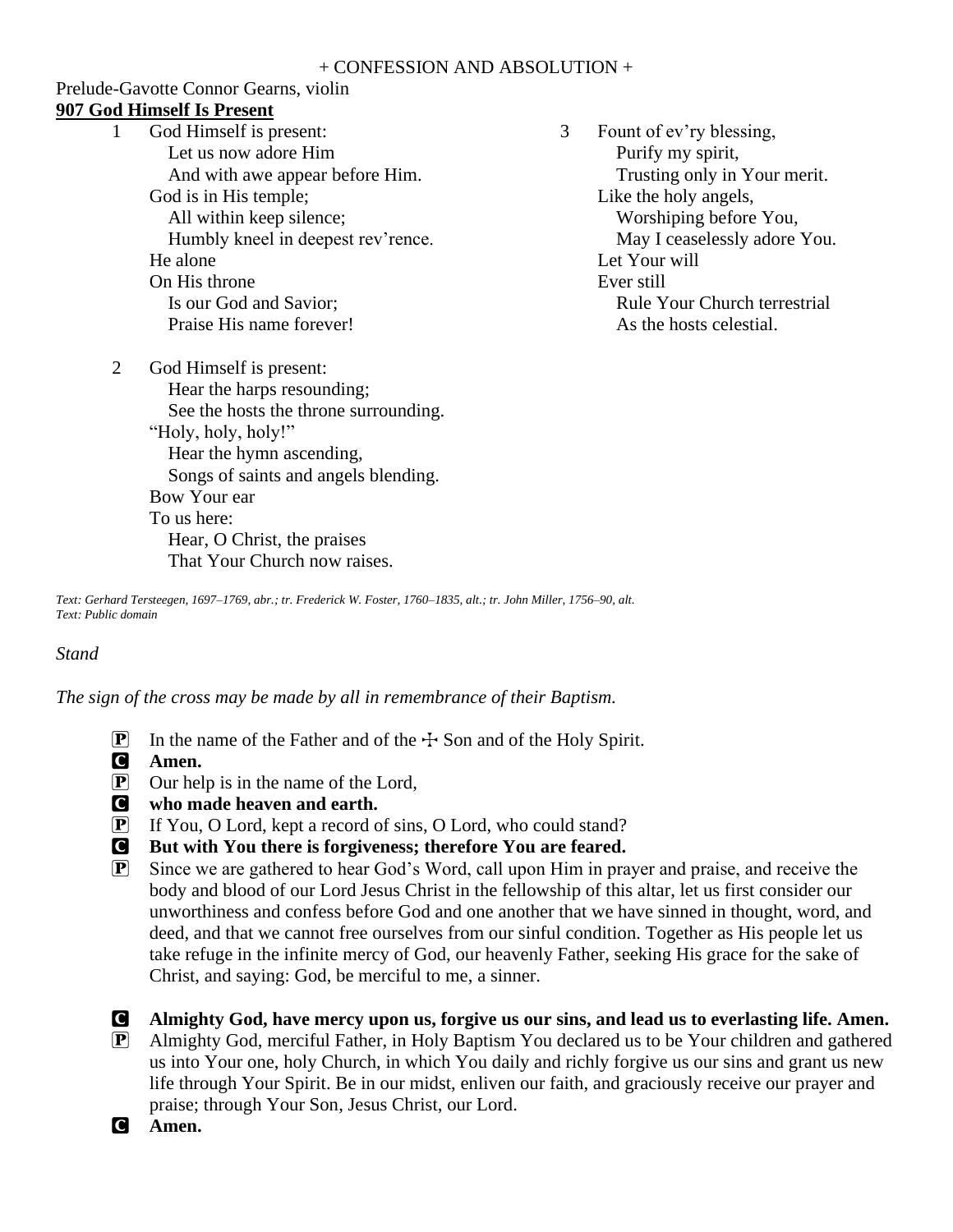# **Introit**

Show us your steadfast love, | O LORD,\* and grant us your sal- | vation. **Let me hear what God the** | **LORD will speak,**\* **for he will speak peace to his people, to his saints; but let them not turn back to** | **folly.** Surely his salvation is near to those who  $\parallel$  fear him,\* that glory may dwell  $\vert$  in our land. **Steadfast love and faith-** | **fulness meet;**\* **righteousness and peace kiss each** | **other.** Righteousness will go be- | fore him\* and make his foot- | steps a way. **Glory be to the Father and** | **to the Son**\* **and to the Holy** | **Spirit; as it was in the be-** | **ginning,**\* **is now, and will be forever.** | **Amen.** Show us your steadfast love, | O LORD,\* and grant us your sal- | vation.

C **Lord, have mercy; Christ, have mercy; Lord, have mercy.**

### **Gloria in Excelsis** *LSB 204* **C**

- **1 To God on high be glory And peace to all the earth; Goodwill from God in heaven Proclaimed at Jesus' birth! We praise and bless You, Father; Your holy name, we sing— Our thanks for Your great glory, Lord God, our heav'nly King.**
	- **2 To You, O sole-begotten, The Father's Son, we pray; O Lamb of God, our Savior, You take our sins away. Have mercy on us, Jesus; Receive our heartfelt cry, Where You in pow'r are seated At God's right hand on high—**

*Text: Stephen P. Starke*

### **Salutation and Collect of the Day**

- $\mathbf{P}$  The Lord be with you.
- C **And also with you.**
- P Let us pray. Lord of all power and might, author and giver of all good things, graft into our hearts the love of Your name and nourish us with all goodness that we may love and serve our neighbor; through Jesus Christ, Your Son, our Lord, who lives and reigns with You and the Holy Spirit, one God, now and forever. **C** Amen.

**Kyrie** *LSB 204*

**3 For You alone are holy; You only are the Lord. Forever and forever, Be worshiped and adored; You with the Holy Spirit Alone are Lord Most High, In God the Father's glory. "Amen!" our glad reply.**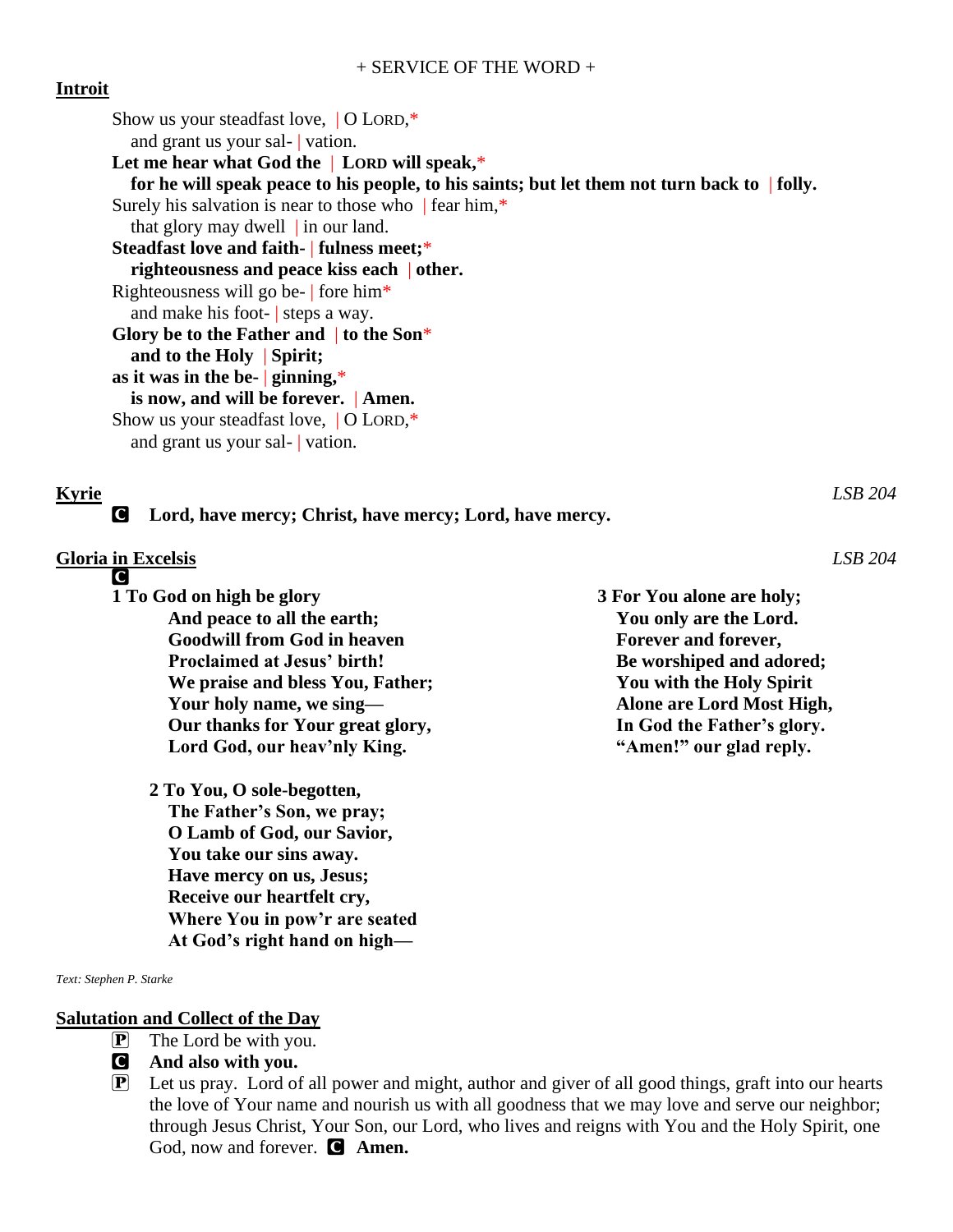### *Sit* **Old Testament Reading** *1 Kings 19:9b–21*

Behold, the word of the LORD came to [Elijah], and he said to him, "What are you doing here, Elijah?" <sup>10</sup>He said, "I have been very jealous for the LORD, the God of hosts. For the people of Israel have forsaken your covenant, thrown down your altars, and killed your prophets with the sword, and I, even I only, am left, and they seek my life, to take it away." <sup>11</sup>And he said, "Go out and stand on the mount before the LORD." And behold, the LORD passed by, and a great and strong wind tore the mountains and broke in pieces the rocks before the LORD, but the LORD was not in the wind. And after the wind an earthquake, but the LORD was not in the earthquake. <sup>12</sup>And after the earthquake a fire, but the LORD was not in the fire. And after the fire the sound of a low whisper. <sup>13</sup>And when Elijah heard it, he wrapped his face in his cloak and went out and stood at the entrance of the cave. And behold, there came a voice to him and said, "What are you doing here, Elijah?" <sup>14</sup>He said, "I have been very jealous for the LORD, the God of hosts. For the people of Israel have forsaken your covenant, thrown down your altars, and killed your prophets with the sword, and I, even I only, am left, and they seek my life, to take it away." <sup>15</sup>And the LORD said to him, "Go, return on your way to the wilderness of Damascus. And when you arrive, you shall anoint Hazael to be king over Syria. <sup>16</sup>And Jehu the son of Nimshi you shall anoint to be king over Israel, and Elisha the son of Shaphat of Abel-meholah you shall anoint to be prophet in your place. <sup>17</sup>And the one who escapes from the sword of Hazael shall Jehu put to death, and the one who escapes from the sword of Jehu shall Elisha put to death. <sup>18</sup>Yet I will leave seven thousand in Israel, all the knees that have not bowed to Baal, and every mouth that has not kissed him."

<sup>19</sup>So he departed from there and found Elisha the son of Shaphat, who was plowing with twelve yoke of oxen in front of him, and he was with the twelfth. Elijah passed by him and cast his cloak upon him. <sup>20</sup>And he left the oxen and ran after Elijah and said, "Let me kiss my father and my mother, and then I will follow you." And he said to him, "Go back again, for what have I done to you?" <sup>21</sup>And he returned from following him and took the yoke of oxen and sacrificed them and boiled their flesh with the yokes of the oxen and gave it to the people, and they ate. Then he arose and went after Elijah and assisted him. A This is the Word of the Lord.

C **Thanks be to God.**

. . .

## **Epistle** *Galatians 5:1, 13–25*

<sup>1</sup>For freedom Christ has set us free; stand firm therefore, and do not submit again to a yoke of slavery.

<sup>13</sup>For you were called to freedom, brothers. Only do not use your freedom as an opportunity for the flesh, but through love serve one another. <sup>14</sup>For the whole law is fulfilled in one word: "You shall love your neighbor as yourself." <sup>15</sup>But if you bite and devour one another, watch out that you are not consumed by one another.

 $16$ But I say, walk by the Spirit, and you will not gratify the desires of the flesh.  $17$ For the desires of the flesh are against the Spirit, and the desires of the Spirit are against the flesh, for these are opposed to each other, to keep you from doing the things you want to do. <sup>18</sup>But if you are led by the Spirit, you are not under the law. <sup>19</sup>Now the works of the flesh are evident: sexual immorality, impurity, sensuality,  $20$ idolatry, sorcery, enmity, strife, jealousy, fits of anger, rivalries, dissensions, divisions,  $21$ envy, drunkenness, orgies, and things like these. I warn you, as I warned you before, that those who do such things will not inherit the kingdom of God.  $^{22}$ But the fruit of the Spirit is love, joy, peace, patience, kindness, goodness, faithfulness, <sup>23</sup>gentleness, self-control; against such things there is no law. <sup>24</sup>And those who belong to Christ Jesus have crucified the flesh with its passions and desires.

<sup>25</sup>If we live by the Spirit, let us also walk by the Spirit.

- A This is the Word of the Lord.
- C **Thanks be to God.**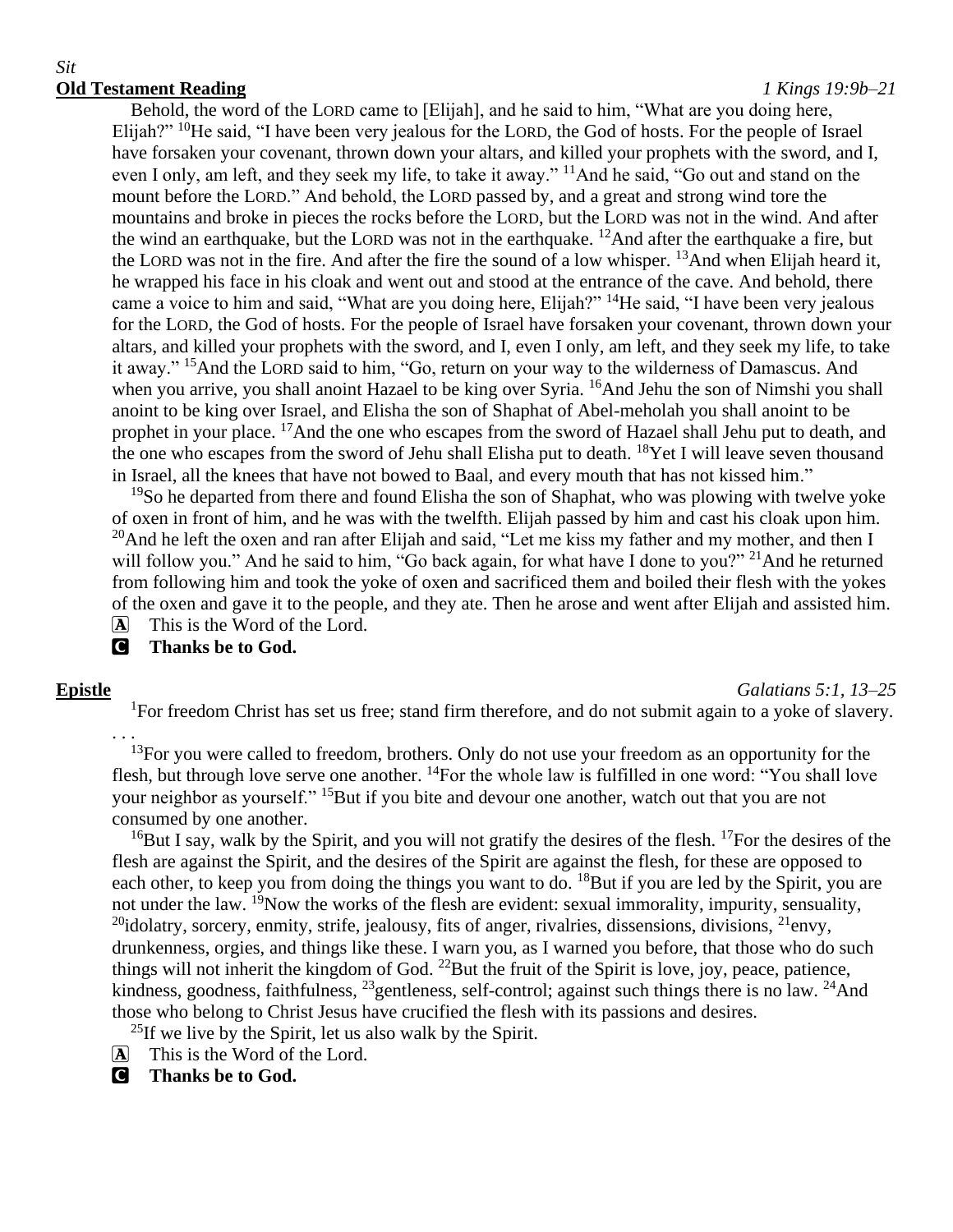# *Stand*

**Alleluia and Verse**

- C **Alleluia, alleluia, alleluia.**
- C **These things are written that you may believe that Jesus is the Christ, the Son of God.**
- C **Alleluia, alleluia, alleluia.**

**Holy Gospel** *Luke 9:51–62*

**P** The Holy Gospel according to St. Luke, the ninth chapter.

# **G** Glory to You, O Lord.

 $51$ When the days drew near for [Jesus] to be taken up, he set his face to go to Jerusalem.  $52$ And he sent messengers ahead of him, who went and entered a village of the Samaritans, to make preparations for him. <sup>53</sup>But the people did not receive him, because his face was set toward Jerusalem. <sup>54</sup>And when his disciples James and John saw it, they said, "Lord, do you want us to tell fire to come down from heaven and consume them?" <sup>55</sup>But he turned and rebuked them. <sup>56</sup>And they went on to another village.

 $57\text{As}$  they were going along the road, someone said to him, "I will follow you wherever you go." <sup>58</sup>And Jesus said to him, "Foxes have holes, and birds of the air have nests, but the Son of Man has nowhere to lay his head." <sup>59</sup>To another he said, "Follow me." But he said, "Lord, let me first go and bury my father." <sup>60</sup>And Jesus said to him, "Leave the dead to bury their own dead. But as for you, go and proclaim the kingdom of God." <sup>61</sup>Yet another said, "I will follow you, Lord, but let me first say farewell to those at my home." <sup>62</sup>Jesus said to him, "No one who puts his hand to the plow and looks back is fit for the kingdom of God."

- $\overline{P}$  This is the Gospel of the Lord.
- C **Praise to You, O Christ.**

# **8:00 - Apostles' Creed**

C **I believe in God, the Father Almighty, maker of heaven and earth. And in Jesus Christ, His only Son, our Lord, who was conceived by the Holy Spirit, born of the virgin Mary, suffered under Pontius Pilate, was crucified, died and was buried. He descended into hell. The third day He rose again from the dead. He ascended into heaven and sits at the right hand of God the Father Almighty. From thence He will come to judge the living and the dead. I believe in the Holy Spirit, the holy Christian Church, the communion of saints, the forgiveness of sins, the resurrection of the body,** and the life  $\div$  everlasting. Amen.

# **10:30 - Nicene Creed**

C **I believe in one God, the Father Almighty, maker of heaven and earth and of all things visible and invisible. And in one Lord Jesus Christ, the only-begotten Son of God, begotten of His Father before all worlds,**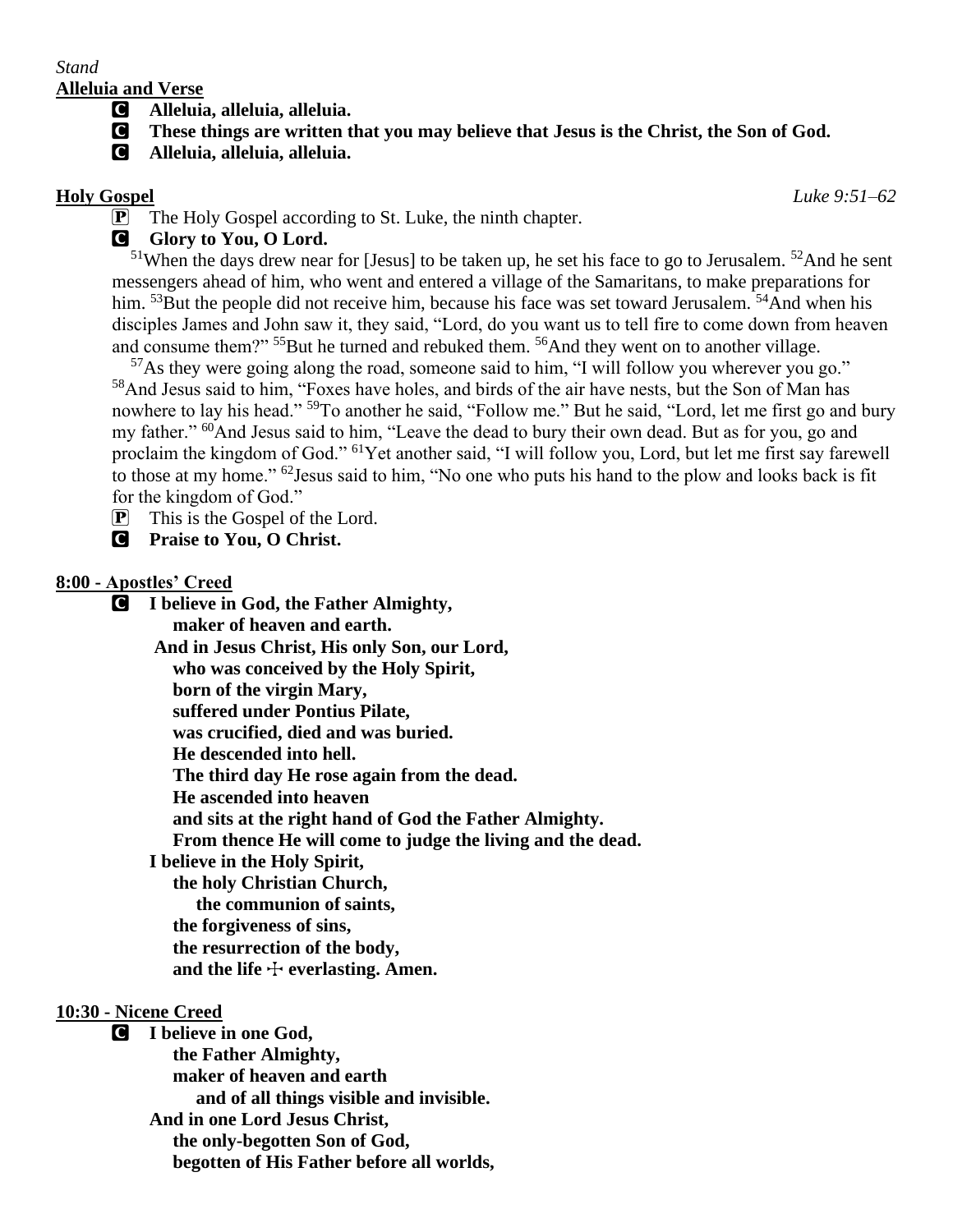**God of God, Light of Light, very God of very God, begotten, not made, being of one substance with the Father, by whom all things were made; who for us men and for our salvation came down from heaven and was incarnate by the Holy Spirit of the virgin Mary and was made man; and was crucified also for us under Pontius Pilate. He suffered and was buried. And the third day He rose again according to the Scriptures and ascended into heaven and sits at the right hand of the Father. And He will come again with glory to judge both the living and the dead, whose kingdom will have no end. And I believe in the Holy Spirit, the Lord and giver of life, who proceeds from the Father and the Son, who with the Father and the Son together is worshiped and glorified, who spoke by the prophets. And I believe in one holy Christian and apostolic Church, I acknowledge one Baptism for the remission of sins, and I look for the resurrection of the dead** and the life  $\div$  of the world to come. Amen.

# *Sit*

### **688 "Come, Follow Me," the Savior Spake**

- 1 "Come, follow Me," the Savior spake, "All in My way abiding; Deny yourselves, the world forsake, Obey My call and guiding. O bear the cross, whate'er betide, Take My example for your guide.
- 2 "I am the light, I light the way, A godly life displaying; I bid you walk as in the day; I keep your feet from straying. I am the way, and well I show How you must sojourn here below.
- 3 "My heart abounds in lowliness, My soul with love is glowing; And gracious words My lips express, With meekness overflowing. My heart, My mind, My strength, My all, To God I yield, on Him I call.
- 4 "I teach you how to shun and flee What harms your soul's salvation, Your heart from ev'ry guile to free, From sin and its temptation. I am the refuge of the soul And lead you to your heav'nly goal."
- 5 Then let us follow Christ, our Lord, And take the cross appointed And, firmly clinging to His Word, In suff'ring be undaunted. For those who bear the battle's strain The crown of heav'nly life obtain.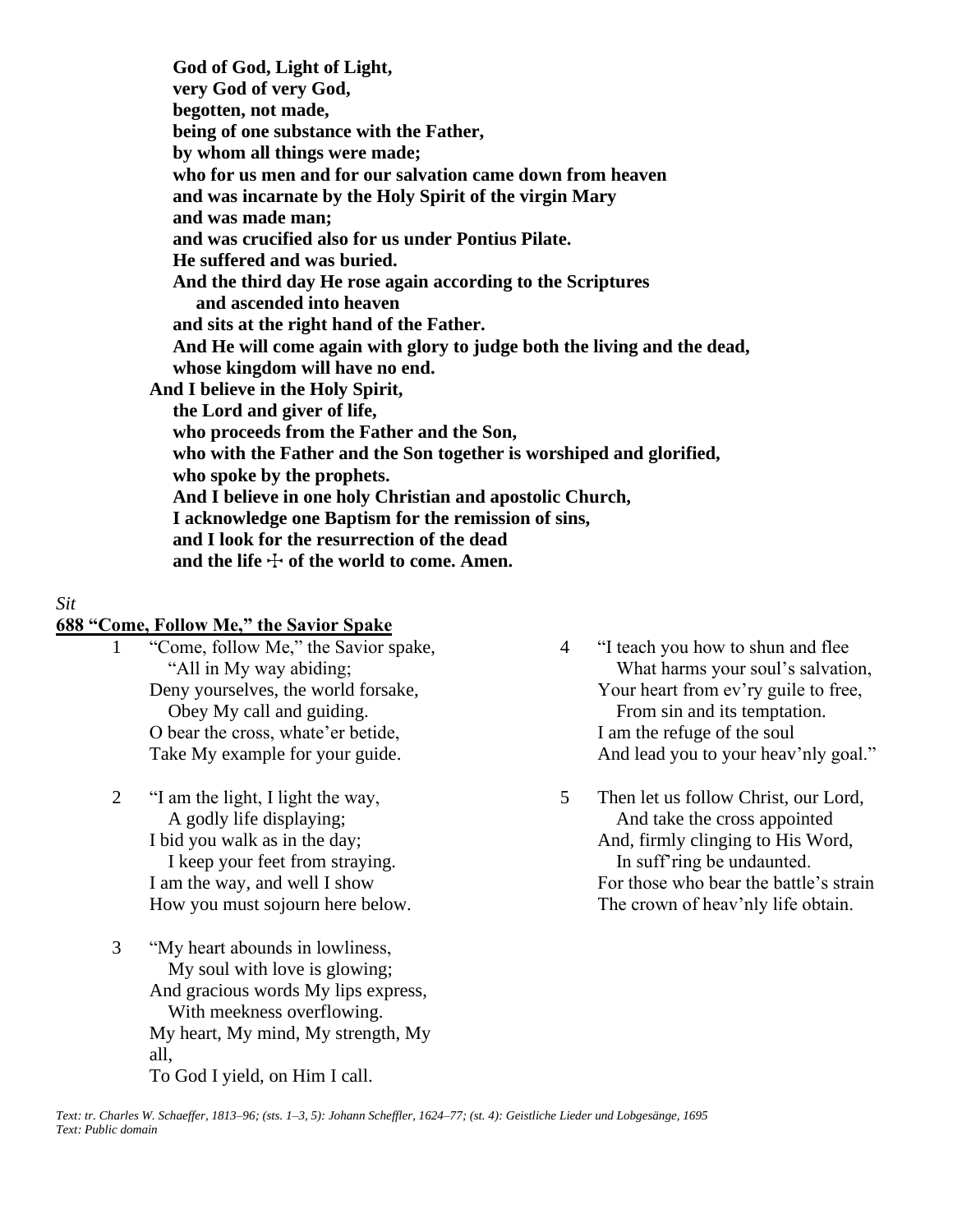# **Sermon**

# **10:30 - Holy Baptism** *of Mariano David Gonzalez*

*Stand* **Prayer of the Church**

# **Offering: Gloria Deo-Connor and Parker Gearns**

*As the Church Community, we who are Holy Cross use our resources together to care for the needs of our neighbors and proclaim the gospel to all who need to hear it. As members of this community, of Holy Cross, if you would like to work toward these goals, one way you can do this is by giving an offering through the plate in the back, through the mail, or through the "Donate Now" button on our website. Thank you for the time, prayers, and offerings you joyfully give in service of our neighbor and the gospel!*

 $\mathcal{L}$  Prayers have been requested for: Betty Schaulat, Mary Pratt, Sonja Yagow, Sue Hanratty, Ruth, Sue Hanratty, Ruth, Sonja Yagow, Sue Hanratty, Ruth, Sonja Yagow, Sue Hanratty, Ruth, Sonja Yagow, Sue Hanratty, Ruth,

# + 10:30 - SERVICE OF THE SACRAMENT +

## *Stand*

- $\overline{P}$  The Lord be with you.
- C **And also with you.**
- $\left| \mathbf{P} \right|$  Lift up your hearts.
- C **We lift them to the Lord.**
- P Let us give thanks to the Lord our God.
- C **It is right to give Him thanks and praise.**
- $\mathbf{P}$  It is truly good, right, and salutary that we should at all times and in all places give thanks to You, O Lord, holy Father, almighty and everlasting God, for the countless blessings You so freely bestow on us and all creation. Above all, we give thanks for Your boundless love shown to us when You sent Your only-begotten Son, Jesus Christ, into our flesh and laid on Him our sin, giving Him into death that we might not die eternally. Because He is now risen from the dead and lives and reigns to all eternity, all who believe in Him will overcome sin and death and will rise again to new life. Therefore with angels and archangels and with all the company of heaven we laud and magnify Your glorious name, evermore praising You and saying:

**Preface** *LSB 208*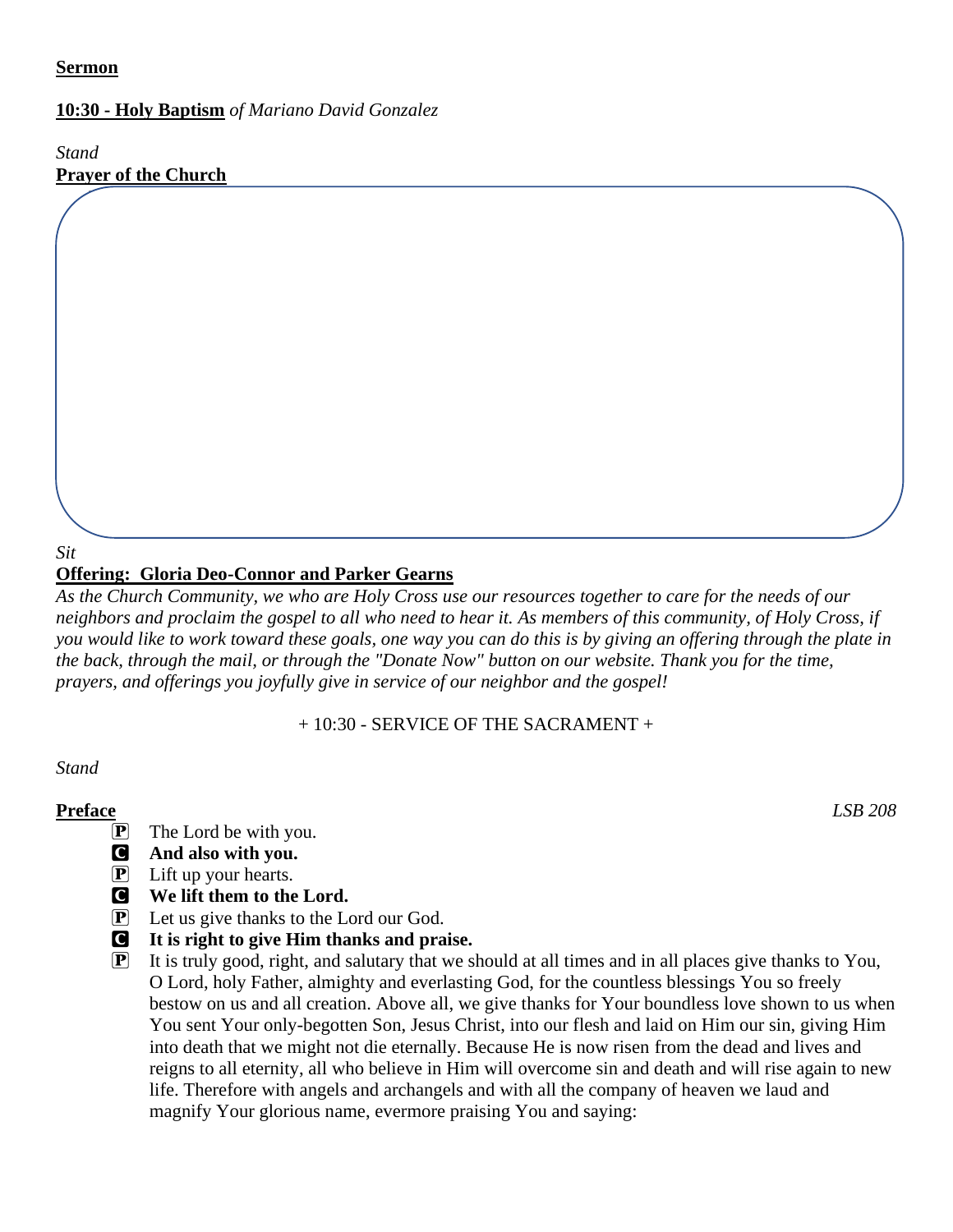# C **Holy, holy, holy Lord God of Sabaoth adored; Heav'n and earth with full acclaim shout the glory of Your name. Sing hosanna in the highest, sing hosanna to the Lord; Truly blest is He who comes in the name of the Lord!**

*Text: Stephen P. Starke*

# **Prayer of Thanksgiving**

 $\mathbf{P}$  Blessed are You, O Lord our God, king of all creation, for You have had mercy on us and given Your only-begotten Son that whoever believes in Him should not perish but have eternal life.

In Your righteous judgment You condemned the sin of Adam and Eve, who ate the forbidden fruit, and You justly barred them and all their children from the tree of life. Yet, in Your great mercy, You promised salvation by a second Adam, Your Son, Jesus Christ, our Lord, and made His cross a life-giving tree for all who trust in Him.

We give You thanks for the redemption You have prepared for us through Jesus Christ. Grant us Your Holy Spirit that we may faithfully eat and drink of the fruits of His cross and receive the blessings of forgiveness, life, and salvation that come to us in His body and blood.

Hear us as we pray in His name and as He has taught us:

# **Lord's Prayer**

C **Our Father who art in heaven, hallowed be Thy name, Thy kingdom come, Thy will be done on earth as it is in heaven; give us this day our daily bread; and forgive us our trespasses as we forgive those who trespass against us; and lead us not into temptation, but deliver us from evil. For Thine is the kingdom and the power and the glory forever and ever. Amen.**

# **The Words of Our Lord**

**P** Our Lord Jesus Christ, on the night when He was betrayed, took bread, and when He had given thanks, He broke it and gave it to the disciples and said: "Take, eat; this is  $My + body$ , which is given for you. This do in remembrance of Me."

In the same way also He took the cup after supper, and when He had given thanks, He gave it to them, saying: "Drink of it, all of you; this cup is the new testament in My  $+$  blood, which is shed for you for the forgiveness of sins. This do, as often as you drink it, in remembrance of Me."

## **Pax Domini**

 $[P]$  The peace of the Lord be with you always.

C **Amen.**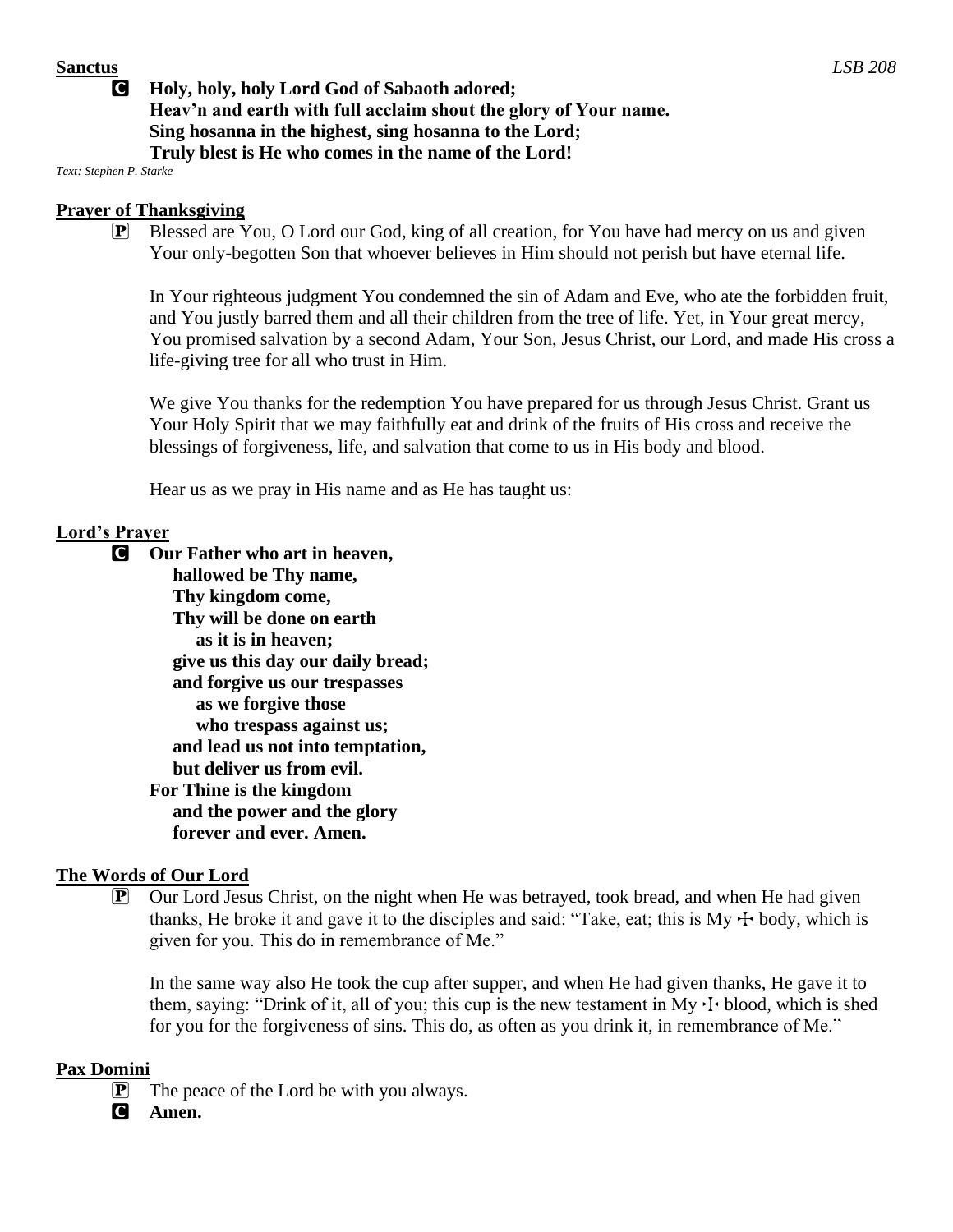# **Agnus Dei** *LSB 210*

- C **1 O Jesus Christ, true Lamb of God, You take the sin of the world away; O Jesus Christ, true Lamb of God, Have mercy on us, Lord, we pray.**
	- **2 O Jesus Christ, true Lamb of God, You take the sin of the world away; Have mercy on us, Jesus Christ, And grant us peace, O Lord, we pray.**

*Text: Stephen P. Starke*

# *Sit*

# **Distribution**

*After receiving the Body and Blood of our Lord, Jesus Christ return to your seat. If you are not a member here at Holy Cross or one of our sister LCMS congregations, please come up anyways and cross your arms. While we are unable to share communion with you without first having a conversation, we would love to give you a blessing to welcome you to Holy Cross. Thank you!* 

# **722 Lord, Take My Hand and Lead Me**

- 1 Lord, take my hand and lead me Upon life's way; Direct, protect, and feed me From day to day. Without Your grace and favor I go astray; So take my hand, O Savior, And lead the way.
- 2 Lord, when the tempest rages, I need not fear, For You, the Rock of Ages, Are always near. Close by Your side abiding, I fear no foe, For when Your hand is guiding, In peace I go.
- 3 Lord, when the shadows lengthen And night has come, I know that You will strengthen My steps toward home. Then nothing can impede me, O blessèd Friend; So take my hand and lead me Unto the end.

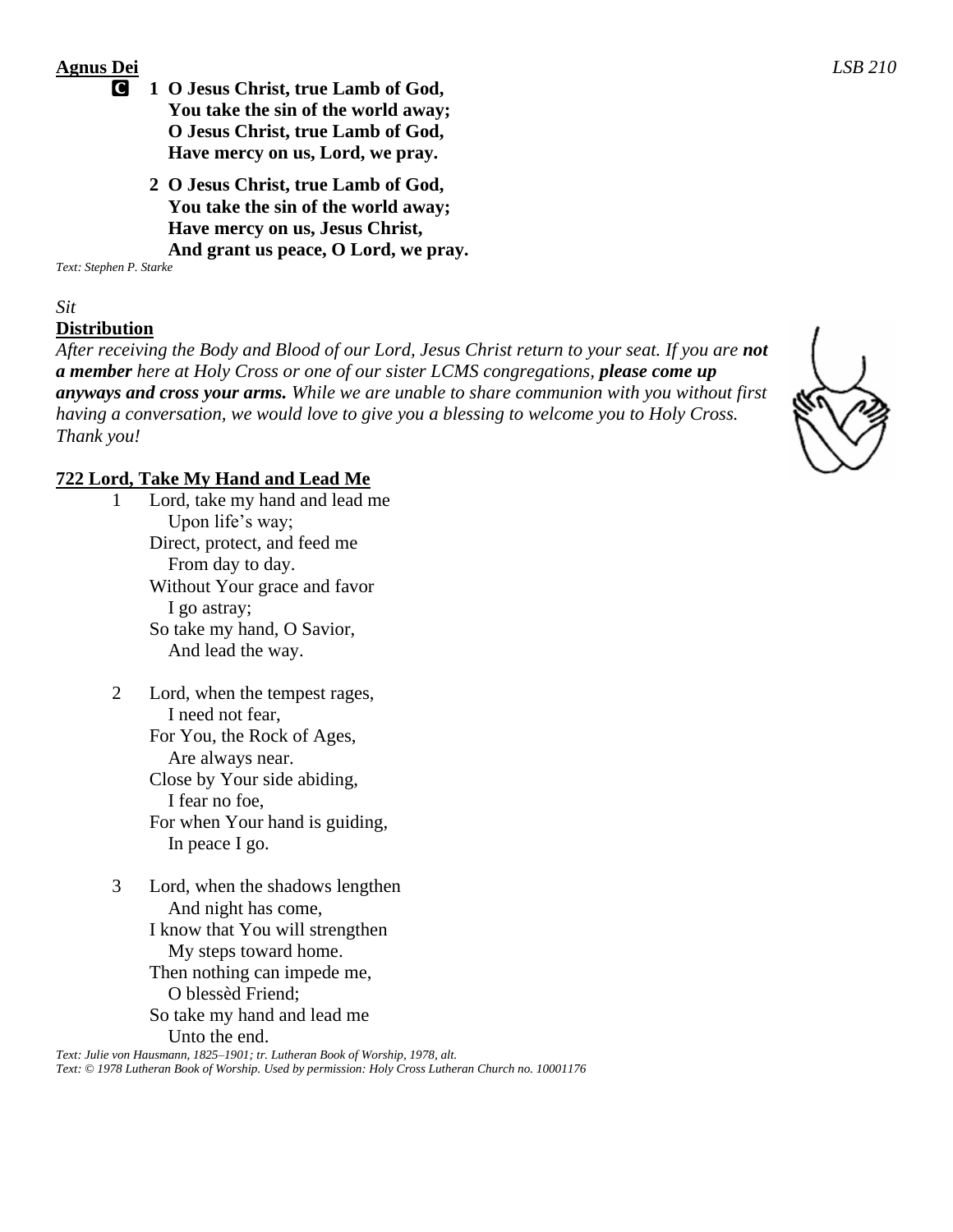### **706 Love in Christ Is Strong and Living**

- 1 Love in Christ is strong and living, Binding faithful hearts in one; Love in Christ is true and giving. May His will in us be done.
- 2 Love is patient and forbearing, Clothed in Christ's humility, Gentle, selfless, kind, and caring, Reaching out in charity.
- 3 Love in Christ abides forever, Fainting not when ills attend; Love, forgiving and forgiven, Shall endure until life's end.

*Text: Dorothy R. Schultz, 1934 Text: © 1979 Concordia Publishing House. Used by permission: Holy Cross Lutheran Church no. 10001176*

## **685 Let Us Ever Walk with Jesus**

- 1 Let us ever walk with Jesus, Follow His example pure, Through a world that would deceive us And to sin our spirits lure. Onward in His footsteps treading, Pilgrims here, our home above, Full of faith and hope and love, Let us do the Father's bidding. Faithful Lord, with me abide; I shall follow where You guide.
- 2 Let us suffer here with Jesus And with patience bear our cross. Joy will follow all our sadness; Where He is, there is no loss. Though today we sow no laughter, We shall reap celestial joy; All discomforts that annoy Shall give way to mirth hereafter. Jesus, here I share Your woe; Help me there Your joy to know.
- 3 Let us gladly die with Jesus. Since by death He conquered death, He will free us from destruction, Give to us immortal breath. Let us mortify all passion That would lead us into sin; And the grave that shuts us in Shall but prove the gate to heaven. Jesus, here with You I die, There to live with You on high.
- 4 Let us also live with Jesus. He has risen from the dead That to life we may awaken. Jesus, You are now our head. We are Your own living members; Where You live, there we shall be In Your presence constantly, Living there with You forever. Jesus, let me faithful be, Life eternal grant to me.

*Text: Sigismund von Birken, 1626–81; tr. Lutheran Book of Worship, 1978, alt. Text: © 1978 Lutheran Book of Worship. Used by permission: Holy Cross Lutheran Church no. 10001176*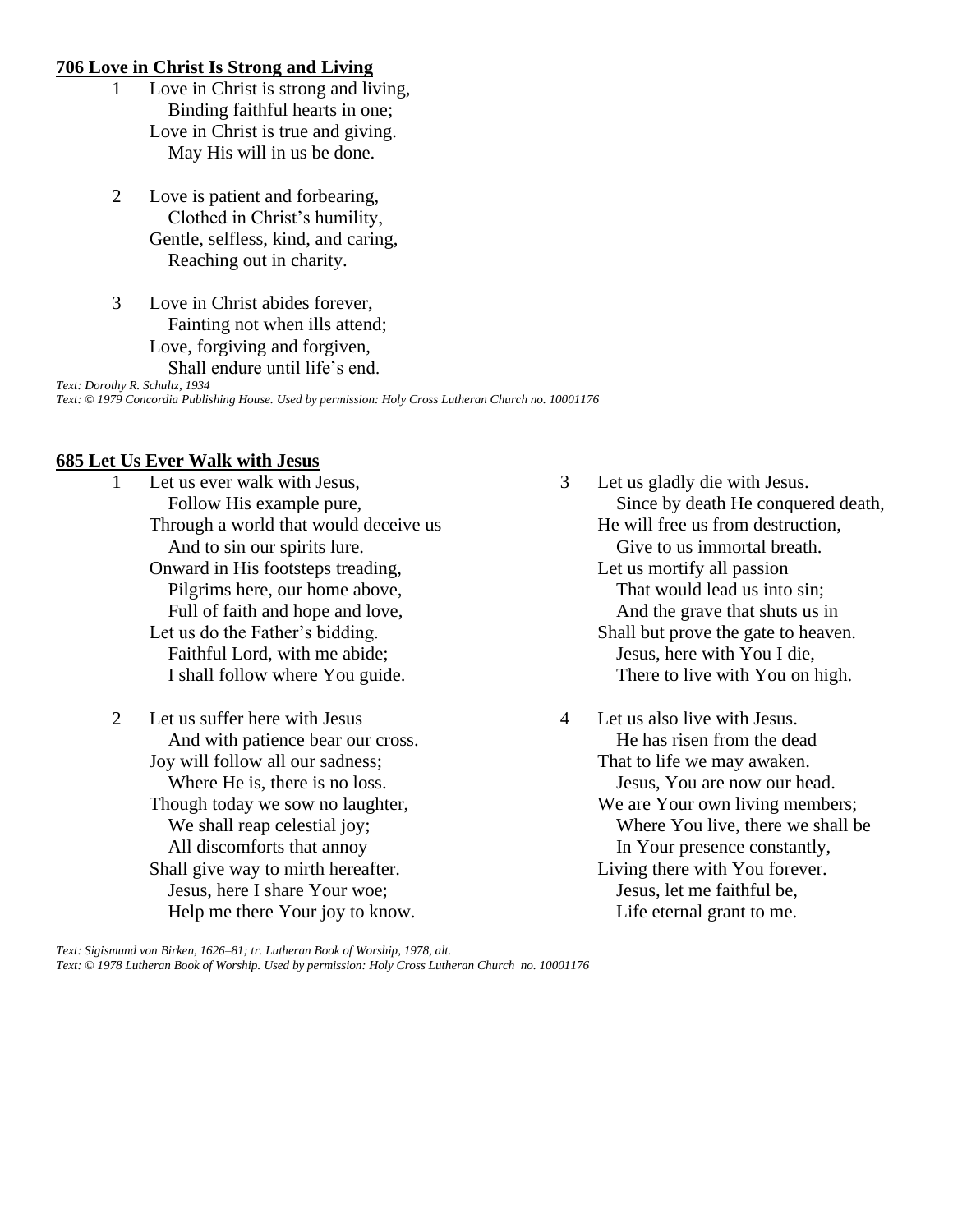# *Stand* **Nunc Dimittis** *211*

C **1 O Lord, now let Your servant Depart in heav'nly peace, For I have seen the glory Of Your redeeming grace: A light to lead the Gentiles Unto Your holy hill, The glory of Your people, Your chosen Israel.**

**2 All glory to the Father, All glory to the Son, All glory to the Spirit, Forever Three in One; For as in the beginning, Is now, shall ever be, God's triune name resounding Through all eternity.**

# **Post-Communion Collect**

 $\overline{A}$  Let us pray.

We give thanks to You, almighty God, that You have refreshed us through this salutary gift, and we implore You that of Your mercy You would strengthen us through the same in faith toward You and in fervent love toward one another; through Jesus Christ, Your Son, our Lord, who lives and reigns with You and the Holy Spirit, one God, now and forever.

C **Amen.**

# **8:00 - Lord's Prayer**

C **Our Father who art in heaven, hallowed be Thy name, Thy kingdom come, Thy will be done on earth as it is in heaven; give us this day our daily bread; and forgive us our trespasses as we forgive those who trespass against us; and lead us not into temptation, but deliver us from evil. For Thine is the kingdom and the power and the glory forever and ever. Amen.**

## **8:00 - Collect for Peace**

O God, from whom come all holy desires, all good counsels, and all just works, give to us, Your servants, that peace which the world cannot give, that our hearts may be set to obey Your commandments and also that we, being defended from the fear of our enemies, may live in peace and quietness; through Jesus Christ, Your Son, our Lord, who lives and reigns with You and the Holy Spirit, one God, now and forever.

### **Benedicamus** *LSB 212*

 $\overline{A}$  Let us bless the Lord.

C **Thanks be to God.**

## **Benediction**

- $\mathbf{P}$  The Lord bless you and keep you. The Lord make His face shine on you and be gracious to you. The Lord look upon you with favor and  $\pm$  give you peace.
- C **Amen.**